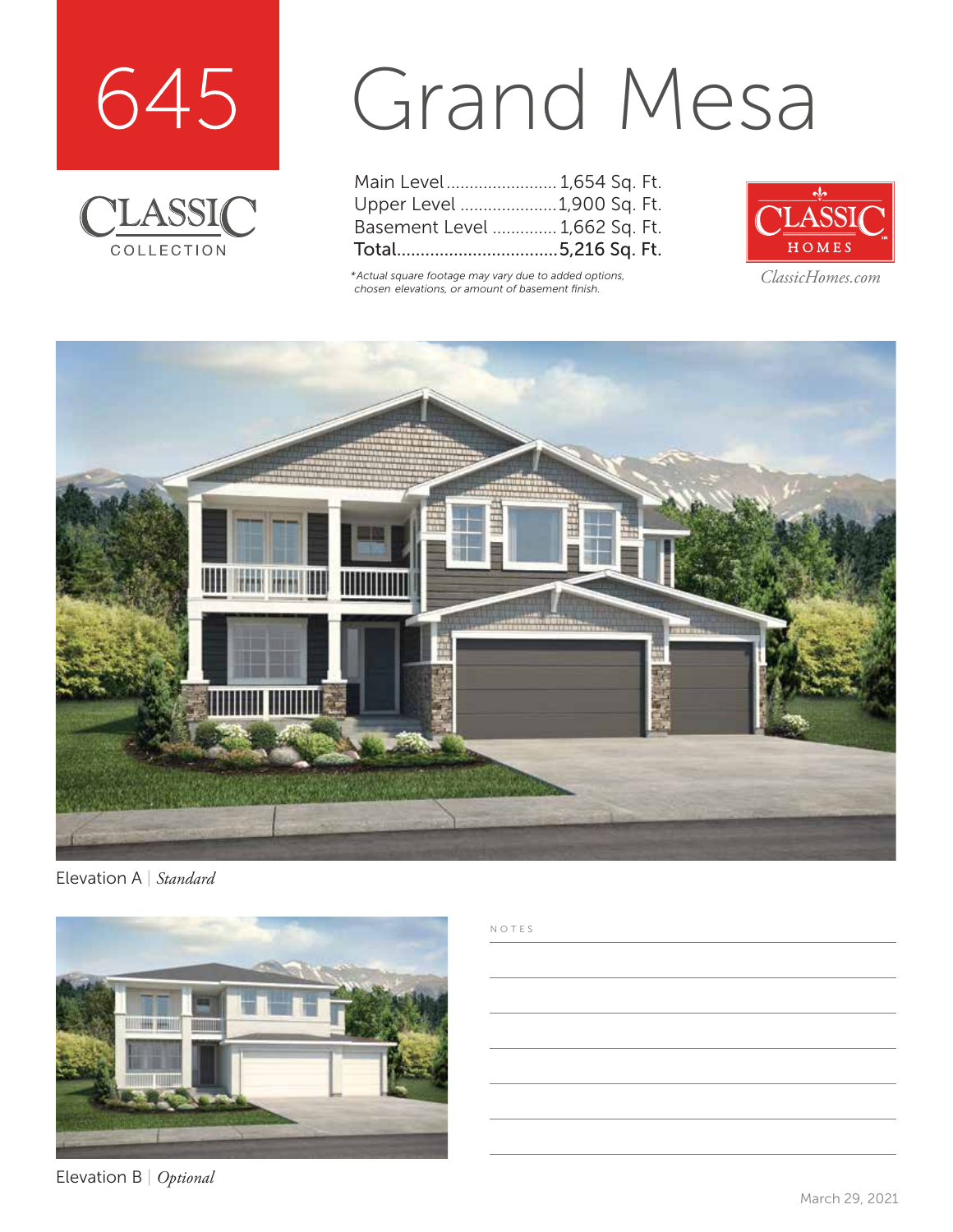Main Level



GRAND MESA Model 645

*Standard 'A' Elevation shown*

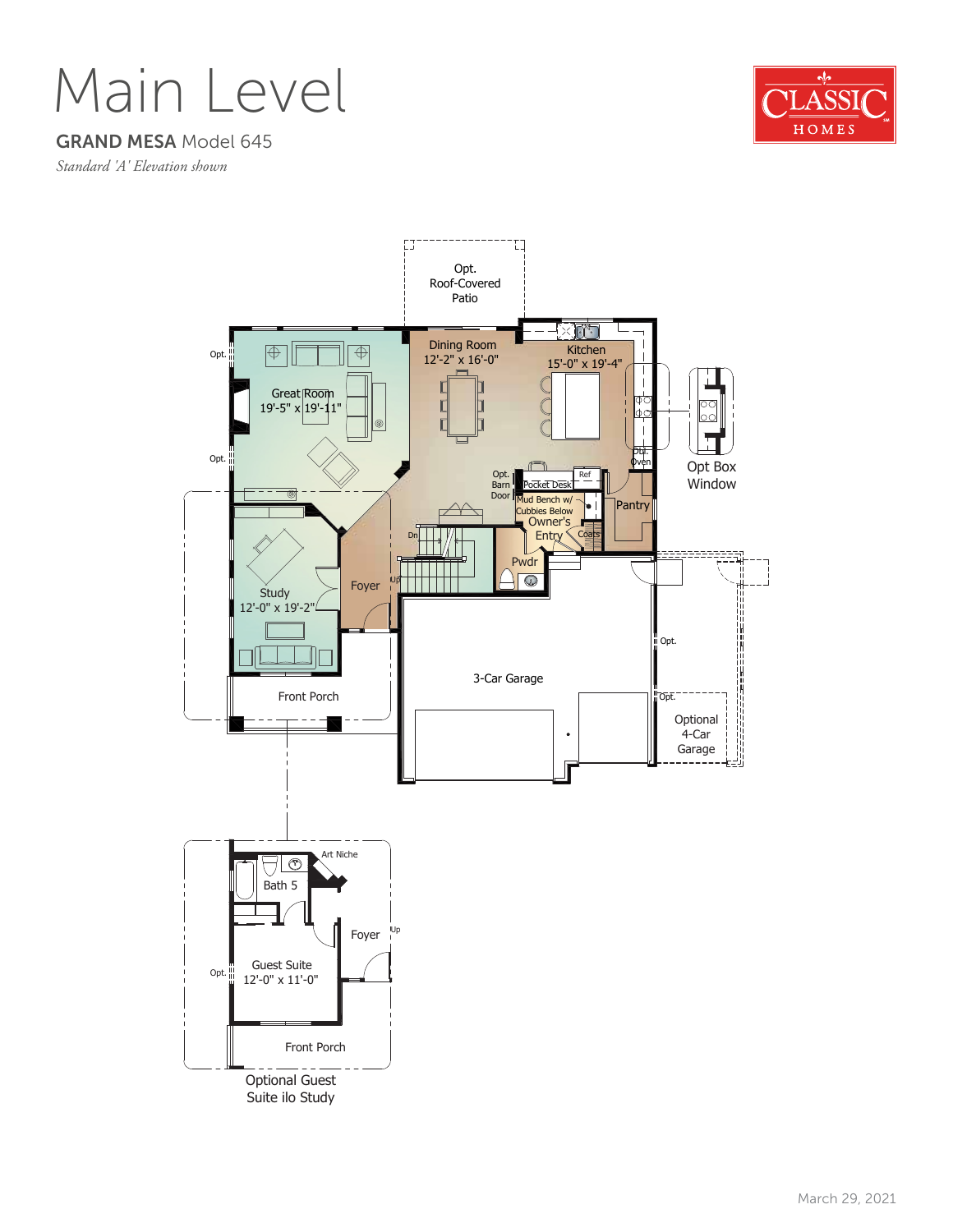## Upper Level



GRAND MESA Model 645

*Standard 'A' Elevation shown*